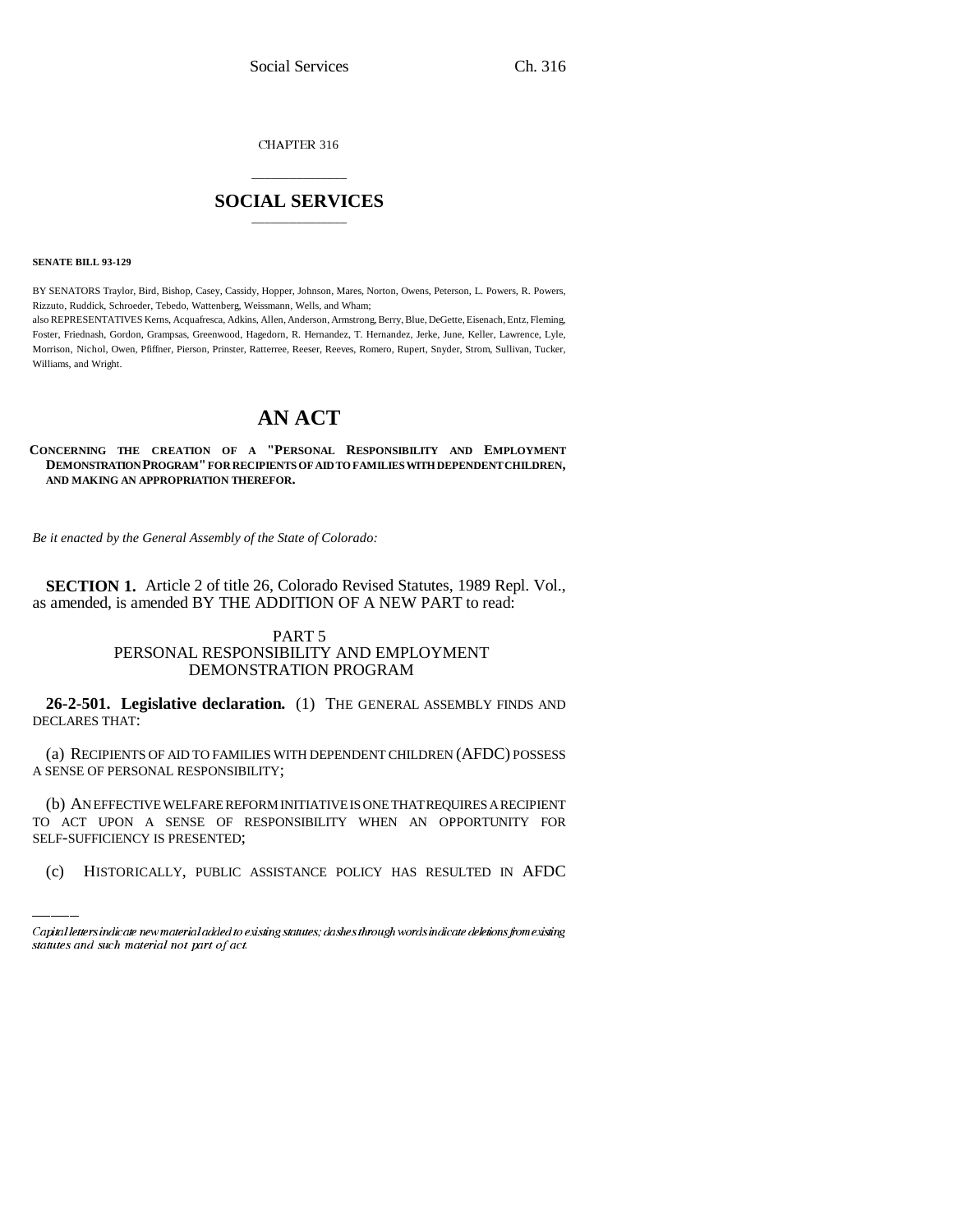#### Ch. 316 Social Services

RECIPIENTS HAVING TO CHOOSE BETWEEN A PREFERENCE TO BE SELF-SUFFICIENT AND THE REALITY OF NOT BEING ABLE TO OBTAIN AFFORDABLE HEALTH INSURANCE AND CHILD CARE FOR THEIR DEPENDENTS WHEN EMPLOYED;

(d) A PHENOMENON REFERRED TO AS THE "CLIFF EFFECT" OCCURS WHEN EMPLOYMENT EARNINGS COUPLED WITH THE LOSS OF AFDC ELIGIBILITY ARE INSUFFICIENT TO PROVIDE HEALTH INSURANCE AND CHILD CARE AND TO MEET HOUSEHOLD AND BUSINESS EXPENSES;

(e) ANY WELFARE REFORM PLAN SHOULD PROVIDE FOR THE NECESSARY SUPPORT SYSTEMS AND INCENTIVES FOR RECIPIENTS MOVING FROM PUBLIC ASSISTANCE TO EMPLOYMENT;

(f) A SUCCESSFUL WELFARE REFORM PLAN REQUIRES SOLID PARTNERSHIPS BETWEEN STATE AND COUNTY GOVERNMENTS, THE PUBLIC AND PRIVATE SECTORS, AND INDIVIDUAL RECIPIENTS AND SERVICE AGENCIES;

(g) THE ADMINISTRATION AND DISBURSEMENT OF PUBLIC ASSISTANCE BENEFITS SHOULD BE SIMPLIFIED AND STREAMLINED THROUGH A DISTRIBUTION SYSTEM THAT COMBINES BENEFITS INTO A SINGLE COMPREHENSIVE PACKAGE;

(h) FEDERAL GUIDELINES PROVIDE THE STATE WITH AN OPPORTUNITY TO TEST CERTAIN REFORM MEASURES, EVALUATE OUTCOMES, AND FORMULATE RATIONAL WELFARE REFORM POLICY THAT WILL RESULT IN THE ADVANCEMENT OF MEASURES THAT WORK AND THE DISCARDING OF THOSE THAT DO NOT;

(i) THE SUCCESS OF THE STATE JOB OPPORTUNITY AND BASIC SKILLS TRAINING (JOBS) PROGRAM SET FORTH IN PART 4 OF THIS ARTICLE SHOULD BE EXPANDED TO PROVIDE MORE RECIPIENTS WITH JOB OPPORTUNITIES AND TO REDUCE AFDC RECIDIVISM; AND

(j) A WELFARE REFORM PLAN CAN IMPACT POSITIVELY THE LOW RATE OF INFANT IMMUNIZATIONS AND OVERALL SCHOOL ATTENDANCE, AND CAN REINFORCE THE VALUE OF OBTAINING A HIGH SCHOOL DIPLOMA OR GENERAL EQUIVALENCY DIPLOMA.

(2) THEREFORE, THE GENERAL ASSEMBLY DECLARES THAT IT IS APPROPRIATE FOR THE STATE TO SEEK ANY NECESSARY WAIVERS FROM THE FEDERAL GOVERNMENT TO AUTHORIZE THE STATE TO IMPLEMENT ON A VOLUNTARY COUNTY PILOT BASIS A PERSONAL RESPONSIBILITY AND EMPLOYMENT DEMONSTRATION PROGRAM THAT PROMOTES LONG-TERM SELF-SUFFICIENCY OF AFDC RECIPIENTS BY PROVIDING SUPPORT MECHANISMS AND INCENTIVES FOR THE RECIPIENT TO MAINTAIN EMPLOYMENT, OBTAIN HEALTH INSURANCE, AND MEET MONTHLY EXPENSES, INCLUDING CHILD CARE. IT IS THE GENERAL ASSEMBLY'S INTENT THAT THE IMPLEMENTATION OF THE DEMONSTRATION PROGRAM IS TO TEST METHODS THAT PROMOTE LONG-TERM RECIPIENT SELF-SUFFICIENCY.

**26-2-502. Definitions.** AS USED IN THIS PART 5, UNLESS THE CONTEXT OTHERWISE REQUIRES:

(1) "AFDC-UP HOUSEHOLDS" MEANS THE FAMILIES DESCRIBED IN SECTION 26-2-111 (3) (h) WHO ARE ELIGIBLE FOR AFDC ONLY FOR THE PERIOD OF TIME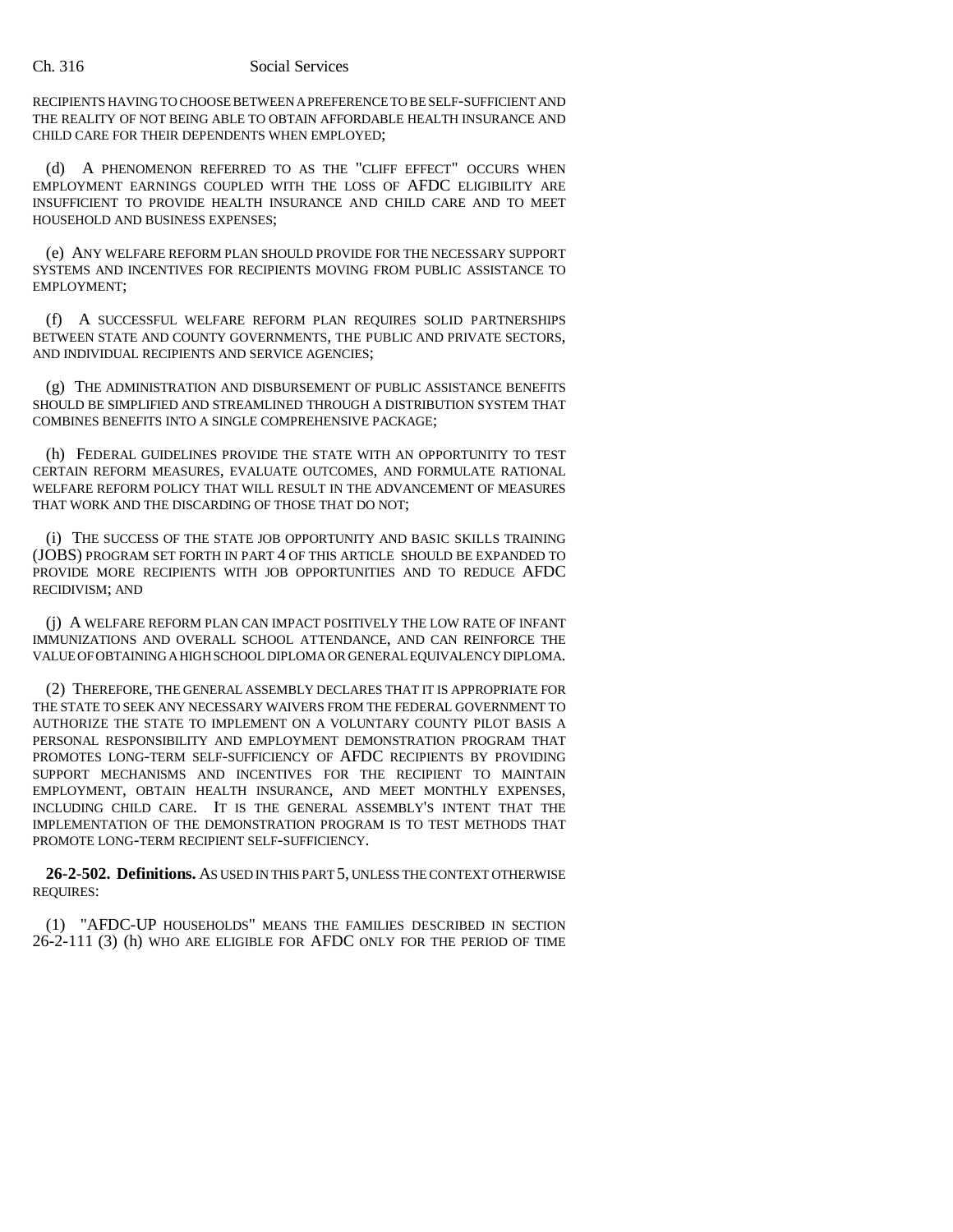DESCRIBED IN SUCH SECTION.

(2) "DEMONSTRATION PROGRAM" MEANS THE PERSONAL RESPONSIBILITY AND EMPLOYMENT DEMONSTRATION PROGRAM AUTHORIZED BY THIS PART 5.

(3) "EMPLOYABLE RECIPIENT" MEANS ANY PERSON IN AN AFDC HOUSEHOLD WHOSE NEEDS ARE CONSIDERED IN CALCULATING AN AFDC GRANT FOR THE HOUSEHOLD, WHO IS OVER SIXTEEN YEARS OF AGE, AND WHO WOULD NOT OTHERWISE BE EXEMPT FROM PARTICIPATING IN THE JOB OPPORTUNITY AND BASIC SKILLS TRAINING PROGRAM IN ACCORDANCE WITH PART 4 OF THIS ARTICLE.

(4) "JOBS PROGRAM" MEANS THE JOB OPPORTUNITY AND BASIC SKILLS TRAINING PROGRAM SET FORTH IN PART 4 OF THIS ARTICLE.

**26-2-503. Personal responsibility and employment demonstration program authorized - duties of state and county departments - general provisions.** (1) THE STATE DEPARTMENT SHALL BE RESPONSIBLE FOR THE DEVELOPMENT AND IMPLEMENTATION OF A PERSONAL RESPONSIBILITY AND EMPLOYMENT DEMONSTRATION PROGRAM FOR RECIPIENTS OF AFDC, AS FOLLOWS:

(a) (I) ON OR BEFORE JULY 1, 1993, THE STATE DEPARTMENT SHALL SEEK ANY NECESSARY WAIVERS FROM THE FEDERAL GOVERNMENT TO DEVELOP AND IMPLEMENT THE PROGRAM ON A VOLUNTARY COUNTY PILOT BASIS.

(II) PARTICIPANTS IN THE PROGRAM SHALL BE SELECTED FROM AMONG ALL RECIPIENTS OF AFDC RESIDING IN A PILOT COUNTY. A PARTICIPANT MAY BE EXEMPTED FROM PARTICIPATING IN THE PROGRAM OR IN ANY PLAN UNDER THE PROGRAM FOR GOOD CAUSE.

(III) THE BENEFIT AND LIMITATION PLAN SPECIFIED IN SECTION 26-2-505 SHALL APPLY ONLY TO EMPLOYABLE PERSONS WHO ARE PARTICIPANTS OR WHO ARE REQUIRED TO PARTICIPATE IN THE JOBS PROGRAM.

(b) ON OR BEFORE JANUARY 1, 1994, THE STATE DEPARTMENT SHALL MAKE PREPARATIONS FOR THE IMPLEMENTATION OF THE PROGRAM. SUCH PREPARATIONS SHALL INCLUDE, BUT ARE NOT LIMITED TO, SELECTING PARTICIPATING COUNTIES AND ESTABLISHING CRITERIA FOR PROGRAM PARTICIPANTS, SELECTING AND CONTRACTING WITH AN INDEPENDENT EVALUATOR, SOLICITING PARTICIPATION FROM PRIVATE ENTITIES FOR INCENTIVES UNDER THE EDUCATION INCENTIVE PLAN, STAFF TRAINING, AND POLICY DEVELOPMENT AND RULE-MAKING.

(c) ON AND AFTER JANUARY 1, 1994, OR NO LATER THAN NINETY DAYS AFTER THE EFFECTIVE DATE OF THE WAIVER, WHICHEVER OCCURS LATER, THE STATE DEPARTMENT SHALL IMPLEMENT THE PROGRAM, PHASING IN PARTICIPANTS AND CASE MANAGEMENT STAFF, WITH FULL IMPLEMENTATION TO BE COMPLETED NO LATER THAN JULY 1, 1994, OR SIX MONTHS AFTER THE INITIAL IMPLEMENTATION OF THE PROGRAM BASED ON THE EFFECTIVE DATE OF THE WAIVER, WHICHEVER OCCURS LATER.

(2) THE DEMONSTRATION PROGRAM SHALL INCLUDE THE FOLLOWING: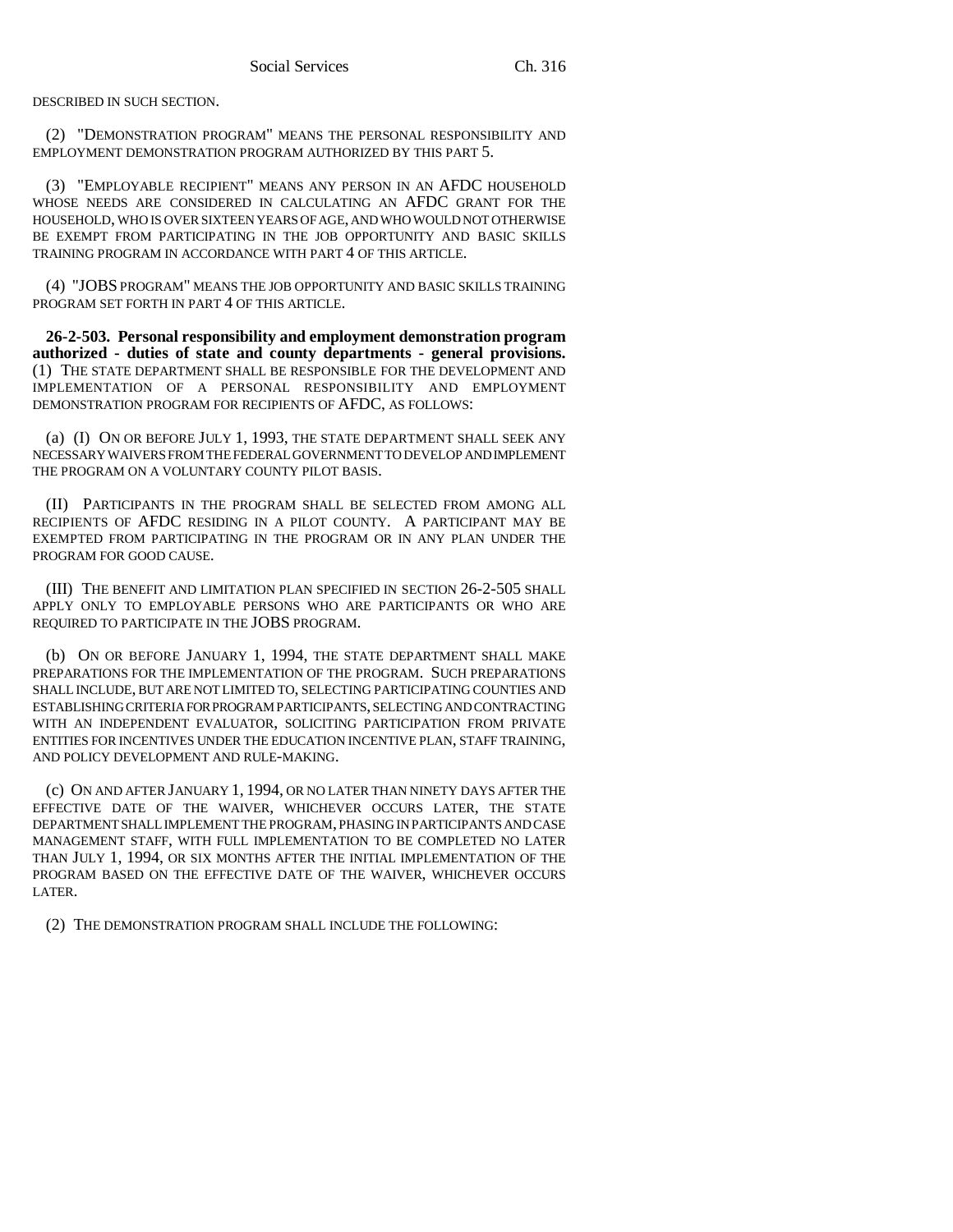(a) INCOME INCENTIVES AND RESOURCE LIMITATION ADJUSTMENTS, AS DESCRIBED IN SUBSECTION (3) OF THIS SECTION;

(b) AN EDUCATION INCENTIVE PLAN, AS SPECIFIED IN SECTION 26-2-504;

(c) A BENEFIT LIMITATION AND EMPLOYMENT PLAN, AS SPECIFIED IN SECTION 26-2-505;

(d) A COMPREHENSIVE BENEFITS PACKAGE PLAN, AS SPECIFIED IN SECTION 26-2-506; AND

(e) A PREVENTIVE HEALTH CARE PLAN, AS SPECIFIED IN SECTION 26-2-507.

(3) (a) PERSONS PARTICIPATING IN THE DEMONSTRATION PROGRAM MAY EARN AND RETAIN MONTHLY INCOME IN AN AMOUNT TO BE ESTABLISHED IN RULES ADOPTED BY THE STATE BOARD WITHOUT BECOMING INELIGIBLE FOR ASSISTANCE. HOWEVER, THE GRANT FOR AN AFDC HOUSEHOLD PARTICIPATING IN THE DEMONSTRATION PROGRAM SHALL BE CALCULATED BY DISREGARDING A PORTION OF ALL EARNED INCOME OF RECIPIENTS IN THE AFDC HOUSEHOLD, SUCH PORTION OF INCOME TO BE ESTABLISHED IN RULES ADOPTED BY THE STATE BOARD. IN ADDITION, AN AFDC HOUSEHOLD SHALL BE ELIGIBLE FOR ASSISTANCE UNTIL SUCH TIME AS THE HOUSEHOLD'S INCOME REACHES A SPECIFIC PERCENTAGE OF THE FEDERAL POVERTY LEVEL, SUCH PERCENTAGE TO BE ESTABLISHED IN RULES ADOPTED BY THE STATE BOARD IN ACCORDANCE WITH PROVISIONS APPROVED BY THE FEDERAL GOVERNMENT.

(b) (I) UPON THE IMPLEMENTATION OF THE PROGRAM, AN AFDC HOUSEHOLD PARTICIPATING IN THE DEMONSTRATION PROGRAM SHALL BE ALLOWED ONE AUTOMOBILE THAT SHALL BE EXEMPT FROM THE COUNTABLE RESOURCES FOR THE HOUSEHOLD.

(II) BEGINNING SIX MONTHS AFTER THE IMPLEMENTATION OF THE PROGRAM, PERSONS PARTICIPATING IN THE DEMONSTRATION PROGRAM MAY HAVE RESOURCES IN AN AMOUNT TO BE ESTABLISHED IN RULES ADOPTED BY THE STATE BOARD WITHOUT BECOMING INELIGIBLE FOR ASSISTANCE. HOWEVER, THE RESOURCE LIMIT SHALL NOT BE MORE THAN FIVE THOUSAND DOLLARS FOR HOUSEHOLDS IN WHICH A MEMBER IS EMPLOYED OR WAS EMPLOYED FOR SIX CONSECUTIVE MONTHS PRIOR TO APPLYING FOR OR RECEIVING AFDC AND SHALL NOT BE LESS THAN TWO THOUSAND DOLLARS FOR ALL OTHER HOUSEHOLDS.

(c) NOTHING IN THIS SUBSECTION (3) SHALL BE CONSTRUED TO EXTEND THE PERIOD DURING WHICH A PERSON MAY RECEIVE AFDC-UP BENEFITS.

(4) COUNTY DEPARTMENTS PARTICIPATING IN THE DEMONSTRATION PROGRAM MAY DEVELOP VOLUNTEER-BASED PROGRAMS FOR AFDC RECIPIENTS PARTICIPATING IN THE DEMONSTRATION PROGRAM. IN ADDITION, THE COUNTY DEPARTMENTS MAY ESTABLISH AGREEMENTS OR MAY CONTRACT WITH ANY PUBLIC OR PRIVATE ENTITY FOR THE PROVISION OF CASH PAYMENTS, GOODS, OR SERVICES AS INCENTIVES FOR AFDC RECIPIENTS PARTICIPATING IN THE DEMONSTRATION PROGRAM. SUCH SERVICES OR INCENTIVES SHALL INCLUDE, BUT ARE NOT LIMITED TO, JOB READINESS TRAINING, CLIENT MENTORING, FAMILY BUDGETING, AND MONEY MANAGEMENT TRAINING. NOTHING IN THIS SUBSECTION (4) SHALL BE CONSTRUED TO EXTEND THE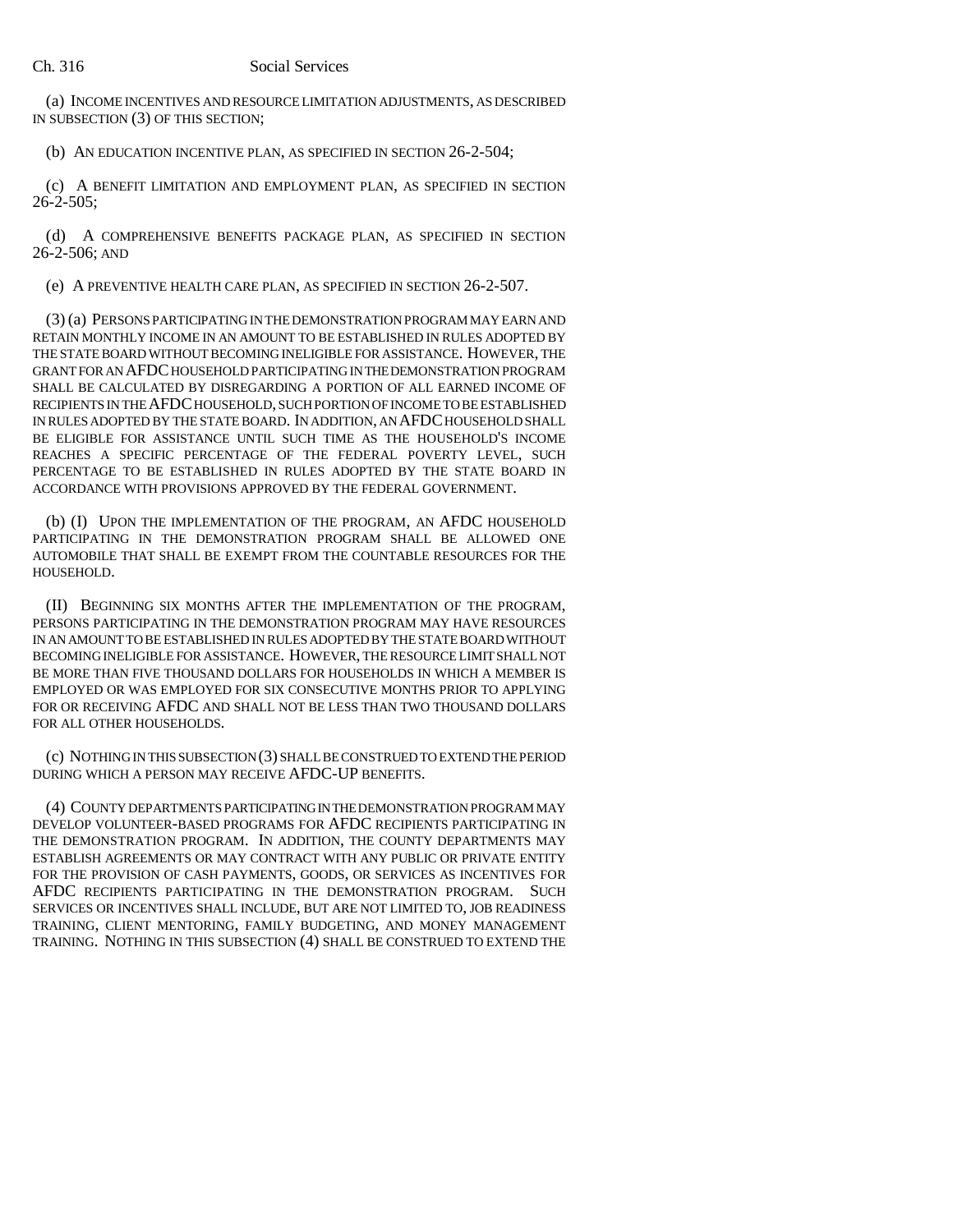PERIOD DURING WHICH A PERSON MAY RECEIVE AFDC-UP BENEFITS.

(5) THE STATE BOARD SHALL ADOPT RULES NECESSARY FOR THE IMPLEMENTATION OF THE DEMONSTRATION PROGRAM. THE STATE DEPARTMENT SHALL DEVELOP AND IMPLEMENT ADMINISTRATIVE PROCEDURES FOR THE DEMONSTRATION PROGRAM, INCLUDING THE USE OF COST-EFFICIENT ADMINISTRATIVE PROCEDURES AND FORMS IN IMPLEMENTING THE DEMONSTRATION PROGRAM.

**26-2-504. Education incentive plan.** (1) BEGINNING SIX MONTHS AFTER THE IMPLEMENTATION OF THE PROGRAM, FINANCIAL INCENTIVES, AS ESTABLISHED THROUGH RULES ADOPTED BY THE STATE BOARD, SHALL BE PROVIDED TO RECIPIENTS PARTICIPATING IN THE DEMONSTRATION PROGRAM WHO RECEIVE A HIGH SCHOOL DIPLOMA OR GENERAL EQUIVALENCY DIPLOMA.

(2) PERSONS PARTICIPATING IN AN EDUCATION INCENTIVE PLAN SHALL BE REFERRED, BASED ON A NEEDS ASSESSMENT, TO PARTICIPATE IN EDUCATIONAL PROGRAMS, JOB TRAINING COURSES, PARENTING SKILLS CLASSES, FAMILY PLANNING COURSES, OR TO OBTAIN SUBSTANCE ABUSE TREATMENT, MENTAL HEALTH COUNSELING, PRENATAL CARE, NUTRITION COUNSELING OR SERVICES, OR ANY OTHER TREATMENT NECESSARY TO ATTAIN SELF-SUFFICIENCY. SUCH SERVICES MAY BE PROVIDED BY PUBLIC OR PRIVATE ENTITIES THAT CONTRACT WITH THE COUNTY DEPARTMENTS PURSUANT TO SECTION 26-2-503 (4).

**26-2-505. Employment and transitional benefits plan.** (1) AN EMPLOYABLE RECIPIENT IN AN AFDC HOUSEHOLD PARTICIPATING IN THE DEMONSTRATION PROGRAM SHALL BE REQUIRED TO BE EMPLOYED, TO BE PARTICIPATING IN AN EDUCATIONAL PROGRAM, OR TO PARTICIPATE IN THE JOBS PROGRAM. A RECIPIENT WHO FAILS TO PARTICIPATE IN SUCH ACTIVITIES SHALL BE SUBJECT TO SANCTIONS FOR NONPARTICIPATION AS SET FORTH IN SECTION 26-2-410.

(2) (a) UPON THE EXPIRATION OF TWO YEARS DURING WHICH AN EMPLOYABLE RECIPIENT RECEIVED AFDC, INCLUDING ANY PERIOD DURING WHICH SANCTIONS PURSUANT TO SUBSECTION (1) OF THIS SECTION WERE IMPOSED, THE AFDC GRANT FOR THE HOUSEHOLD IN WHICH THE RECIPIENT RESIDES SHALL BE CALCULATED WITHOUT CONSIDERING THE NEEDS OF THE RECIPIENT IF:

(I) SUCH PERSON IS NOT EMPLOYED OR PARTICIPATING IN AN EDUCATIONAL PROGRAM OR, WITHOUT GOOD CAUSE, IS NOT PARTICIPATING IN THE JOBS PROGRAM; AND

(II) SUCH PERSON HAS BEEN SUBJECT TO SANCTIONS PURSUANT TO SUBSECTION (1) OF THIS SECTION DURING THE TWO-YEAR PERIOD.

(b) THE CALCULATION DESCRIBED IN PARAGRAPH (a) OF THIS SUBSECTION (2) SHALL BE PERMANENT FOR THE LENGTH OF THE DEMONSTRATION PROGRAM, TO THE EXTENT AUTHORIZED BY FEDERAL WAIVER.

(c) ANY INCOME OR RESOURCES OF THE EMPLOYABLE RECIPIENT SHALL BE CONSIDERED AVAILABLE TO THE HOUSEHOLD.

(3) ANY PORTION OF THE TWO-YEAR ELIGIBILITY LIMITATION THAT HAS EXPIRED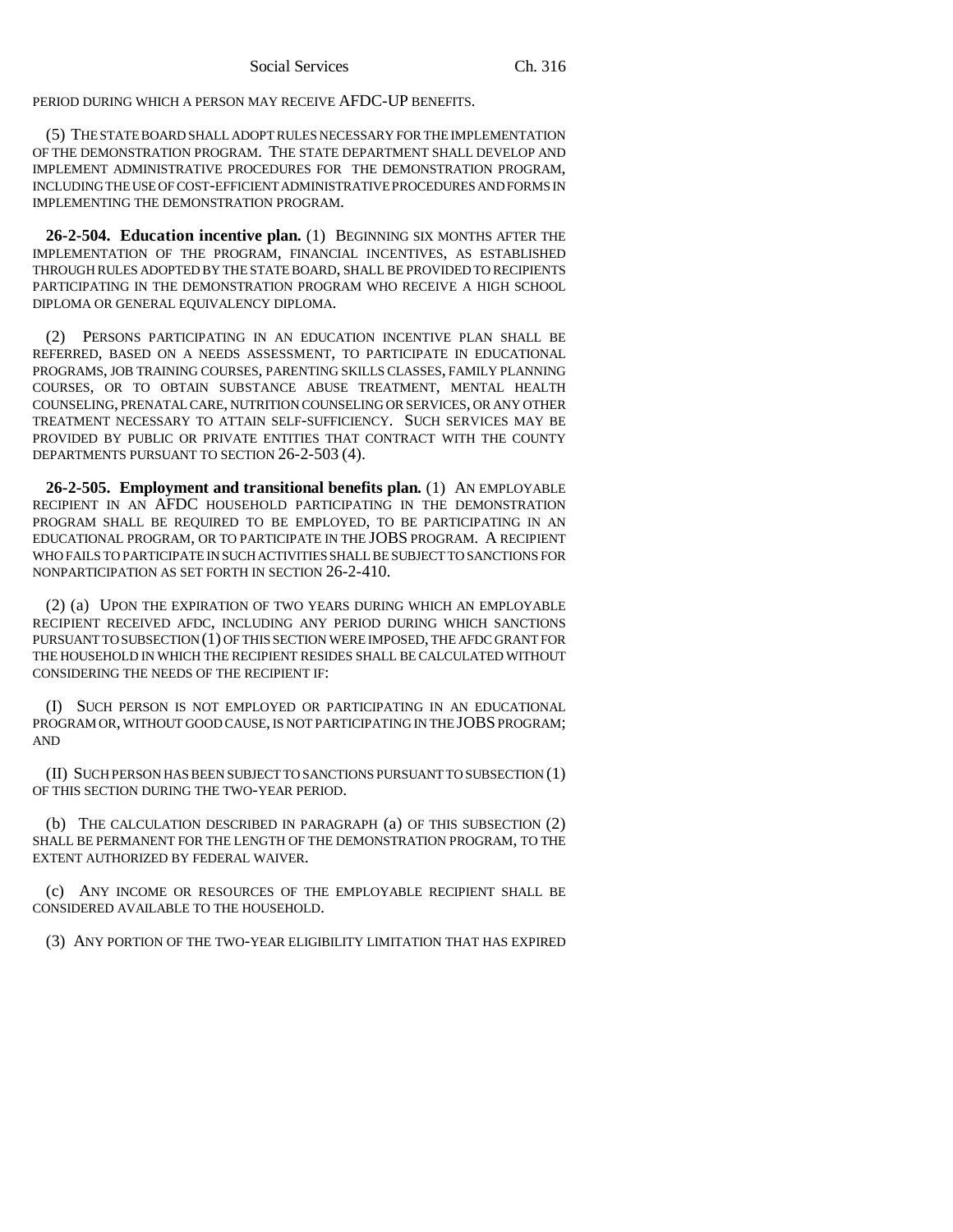FOR AN EMPLOYABLE RECIPIENT WHO BECOMES INELIGIBLE FOR AFDC DUE TO EMPLOYMENT OR THE EXPIRATION OF THE TIME LIMITATION SHALL APPLY WHEN SUCH EMPLOYABLE RECIPIENT REAPPLIES FOR AFDC.

(4) THIS SECTION SHALL NOT APPLY TO APPLICANTS FOR OR RECIPIENTS OF AFDC-UP.

**26-2-506. Comprehensive benefits package plan.** THE STATE DEPARTMENT SHALL PROVIDE FOR THE CONSOLIDATION OF ANY AFDC, FOOD STAMPS, OR CHILD CARE BENEFITS INTO A UNIFIED CASH BENEFIT FOR APPROPRIATE RECIPIENTS PARTICIPATING IN THE DEMONSTRATION PROGRAM, AS DETERMINED BY THE RESPECTIVE COUNTY DEPARTMENT OF SOCIAL SERVICES. ON OR BEFORE JULY 1, 1994, COUNTY DEPARTMENTS FOR PARTICIPATING COUNTIES SHALL COMMENCE PAYMENT OF CONSOLIDATED BENEFITS TO PARTICIPANTS ON A PHASED-IN BASIS. BEGINNING JULY 1, 1994, OR SIX MONTHS AFTER THE IMPLEMENTATION OF THE PROGRAM, WHICHEVER OCCURS LATER, CONSOLIDATED PAYMENTS SHALL BE MADE TO ALL PARTICIPANTS IN THE PARTICIPATING COUNTIES.

**26-2-507. Preventive and extended health care plan.** (1) (a) A CARETAKER APPLICANT OR RECIPIENT OF AFDC SHALL PROVIDE VERIFICATION THAT THE DEPENDENT CHILDREN OF THE AFDC HOUSEHOLD WHOSE AGES ARE TWENTY-FOUR MONTHS OR LESS HAVE RECEIVED APPROPRIATE IMMUNIZATIONS AGAINST CONTAGIOUS DISEASES IN ACCORDANCE WITH THE "INFANT IMMUNIZATION ACT", PART 17 OF ARTICLE 4 OF TITLE 25, C.R.S. THE IMMUNIZATIONS SHALL BE COVERED AS A MANDATORY SERVICE UNDER THE STATE MEDICAL ASSISTANCE PROGRAM. ANY PERSON WHO PROVIDES MEDICAL TREATMENT TO A DEPENDENT CHILD SOLELY BY SPIRITUAL MEANS IN ACCORDANCE WITH ANY LIMITATIONS SET FORTH IN SECTION 19-3-103, C.R.S., SHALL NOT BE SUBJECT TO THIS SUBSECTION (1).

(b) THE FAILURE OF A CARETAKER RECIPIENT TO COMPLY WITH THE PROVISIONS OF PARAGRAPH (a) OF THIS SUBSECTION (1) WITHOUT GOOD CAUSE SHALL RESULT IN FINANCIAL SANCTIONS AS SET FORTH IN RULES ADOPTED BY THE STATE BOARD. NO SANCTION MAY BE IMPOSED WITHOUT PROVIDING THE RECIPIENT AN OPPORTUNITY FOR A FAIR HEARING IN ACCORDANCE WITH THE "STATE ADMINISTRATIVE PROCEDURE ACT", ARTICLE 4 OF TITLE 24, C.R.S.

(2) COUNTY DEPARTMENTS ARE ENCOURAGED TO NEGOTIATE WITH EMPLOYERS TO OBTAIN OPEN ENROLLMENT PERIODS UNDER HEALTH INSURANCE PLANS AND WITH INSURERS FOR THE WAIVER OF MANDATORY WAITING PERIODS FOR COVERAGE UNDER EMPLOYER HEALTH INSURANCE PLANS FOR RECIPIENTS OF MEDICAL ASSISTANCE UNDER THE STATE MEDICAL ASSISTANCE PROGRAM WHO BECOME INELIGIBLE FOR SUCH ASSISTANCE DUE TO EMPLOYMENT.

**26-2-508. Independent program evaluation - reports to the general assembly.** (1) THE STATE DEPARTMENT SHALL SUBMIT A PRELIMINARY REPORT TO THE GENERAL ASSEMBLY NO LATER THAN DECEMBER 1, 1994, AS TO THE STATUS OF ANY FEDERAL WAIVERS REQUESTED BY THE STATE DEPARTMENT AND AS TO THE EXTENT, IF ANY, TO WHICH THE DEMONSTRATION PROGRAM HAS BEEN IMPLEMENTED.

(2) THE STATE DEPARTMENT SHALL CONTRACT WITH AN INDEPENDENT AGENCY TO EVALUATE THE OVERALL EFFECTIVENESS AND COST-EFFICIENCY OF THE PERSONAL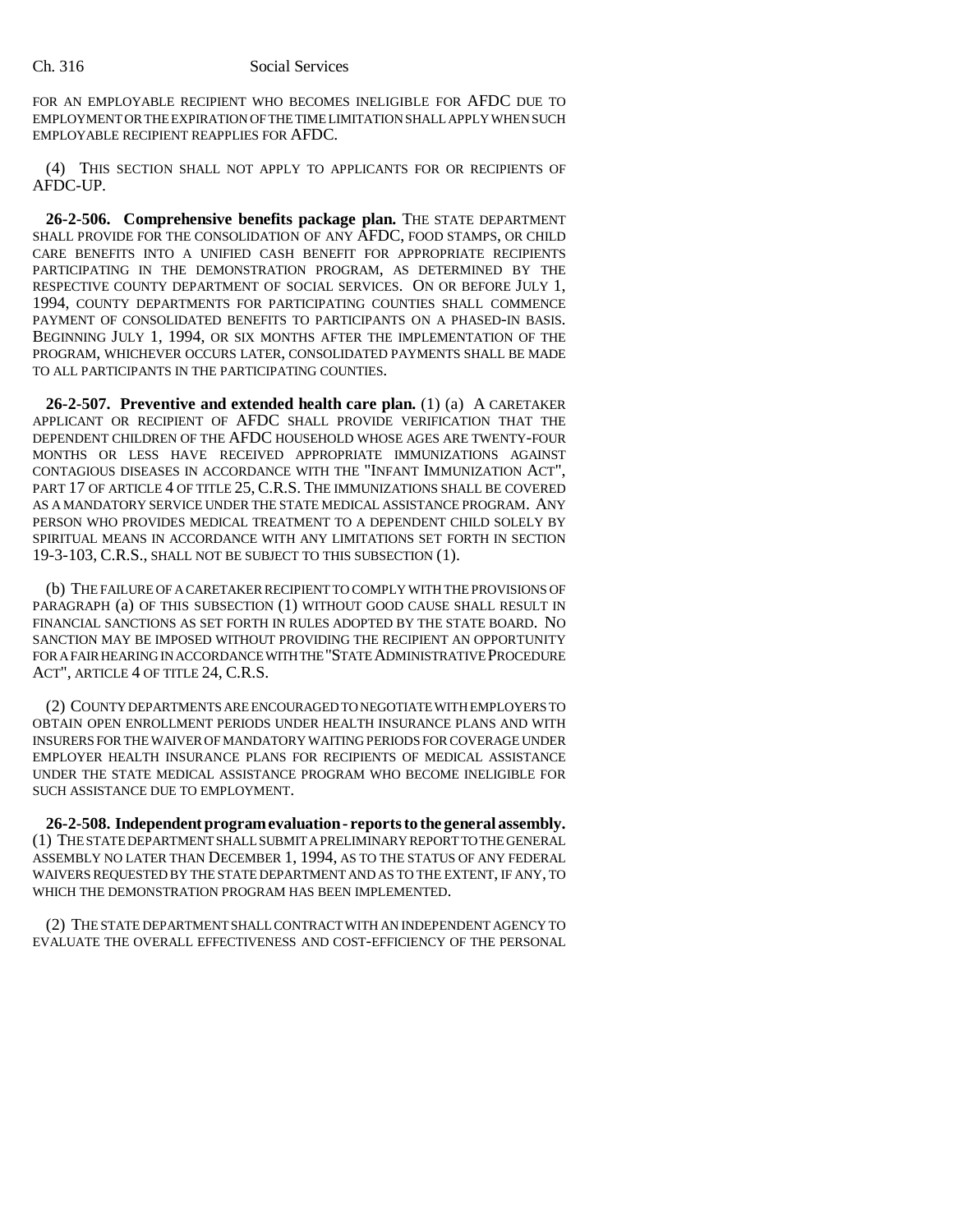Social Services Ch. 316

RESPONSIBILITY AND EMPLOYMENT DEMONSTRATION PROGRAM. THE AGENCY SHALL EVALUATE THE DEMONSTRATION PROGRAM ANNUALLY AND SHALL SUBMIT TO THE GENERAL ASSEMBLY A FINAL REPORT ON THE OVERALL EFFECTIVENESS AND COST-EFFICIENCY OF THE DEMONSTRATION PROGRAM, WITH WRITTEN FINDINGS AND RECOMMENDATIONS FOR THE CONTINUATION AND STATEWIDE IMPLEMENTATION OF THE PERSONAL RESPONSIBILITY AND EMPLOYMENT DEMONSTRATION PROGRAM. THE FINAL REPORT SHALL BE MADE AT THE SAME TIME A REPORT IS SUBMITTED TO THE APPROPRIATE FEDERAL AGENCY IN COMPLIANCE WITH ANY FEDERAL EVALUATION REQUIREMENT.

**26-2-509. Applicability of social services code.** THE PROVISIONS OF THIS TITLE NOT INCLUDED IN THIS PART 5 SHALL APPLY TO THE EXTENT SUCH PROVISIONS ARE CONSISTENT WITH THE PROVISIONS OF THIS PART 5. TO THE EXTENT THERE IS A CONFLICT BETWEEN THE PROVISIONS OF THIS PART 5 AND ANY OTHER PROVISION OF THIS TITLE, THE PROVISIONS OF THIS PART 5 SHALL SUPERSEDE THE CONFLICTING PROVISION, BUT ONLY IF THE PROVISION IN THIS PART 5 IS AUTHORIZED BY FEDERAL WAIVER.

**26-2-510. Implementation of part contingent upon receipt of federal waiver - repeal of part.** (1) THE IMPLEMENTATION OF THIS PART 5 IS CONDITIONED, TO THE EXTENT APPLICABLE, UPON THE ISSUANCE OF NECESSARY FEDERAL WAIVERS BY THE FEDERAL GOVERNMENT, AVAILABLE APPROPRIATIONS, AND THE AVAILABILITY OF SUFFICIENT PILOT SITES. THE PROVISIONS OF THIS PART 5 SHALL BE IMPLEMENTED TO THE EXTENT AUTHORIZED BY FEDERAL WAIVER. THE STATE DEPARTMENT SHALL SUBMIT A REPORT TO THE GENERAL ASSEMBLY AS TO PROVISIONS THAT HAVE BEEN APPROVED BY FEDERAL WAIVER, WITH RECOMMENDATIONS FOR LEGISLATION THAT CONFORMS WITH THE WAIVER PROVISIONS NO LATER THAN THE NEXT REGULAR LEGISLATIVE SESSION FOLLOWING THE ISSUANCE OF THE WAIVER.

(2) PROVISIONS OF THIS PART 5 THAT ARE APPROVED BY THE FEDERAL GOVERNMENT AND ARE AUTHORIZED BY FEDERAL WAIVER SHALL REMAIN IN EFFECT ONLY FOR AS LONG AS SPECIFIED IN THE FEDERAL WAIVER. THE STATE DEPARTMENT SHALL PROVIDE WRITTEN NOTICE TO THE REVISOR OF STATUTES OF THE DATE SPECIFIED IN THE WAIVER, AND THIS PART 5 SHALL BE REPEALED, EFFECTIVE JULY 1 OF THE YEAR SPECIFIED IN THE WAIVER.

(3) THIS PART 5 IS REPEALED, EFFECTIVE JULY 1, 1998, UNLESS REPEALED PRIOR TO SAID DATE IN ACCORDANCE WITH SUBSECTION (2) OF THIS SECTION.

**SECTION 2. Appropriation - adjustment to long bill.** (1) In addition to any other appropriation, there is hereby appropriated, to the department of social services, for the fiscal year beginning July 1, 1993, the sum of three hundred fifty thousand seventy-six dollars (\$350,076) and 4.6 FTE, or so much thereof as may be necessary, for the implementation of this act. Of said sum, ninety-nine thousand nine hundred sixty-seven dollars (\$99,967) shall be from the general fund, fifty thousand five hundred sixty-seven dollars (\$50,567) shall be from cash funds, and one hundred ninety-nine thousand seven hundred twenty-two dollars (\$199,722) shall be from federal funds.

(2) For the implementation of this act, appropriations made in the annual general appropriation act for the fiscal year beginning July 1, 1993, shall be adjusted as